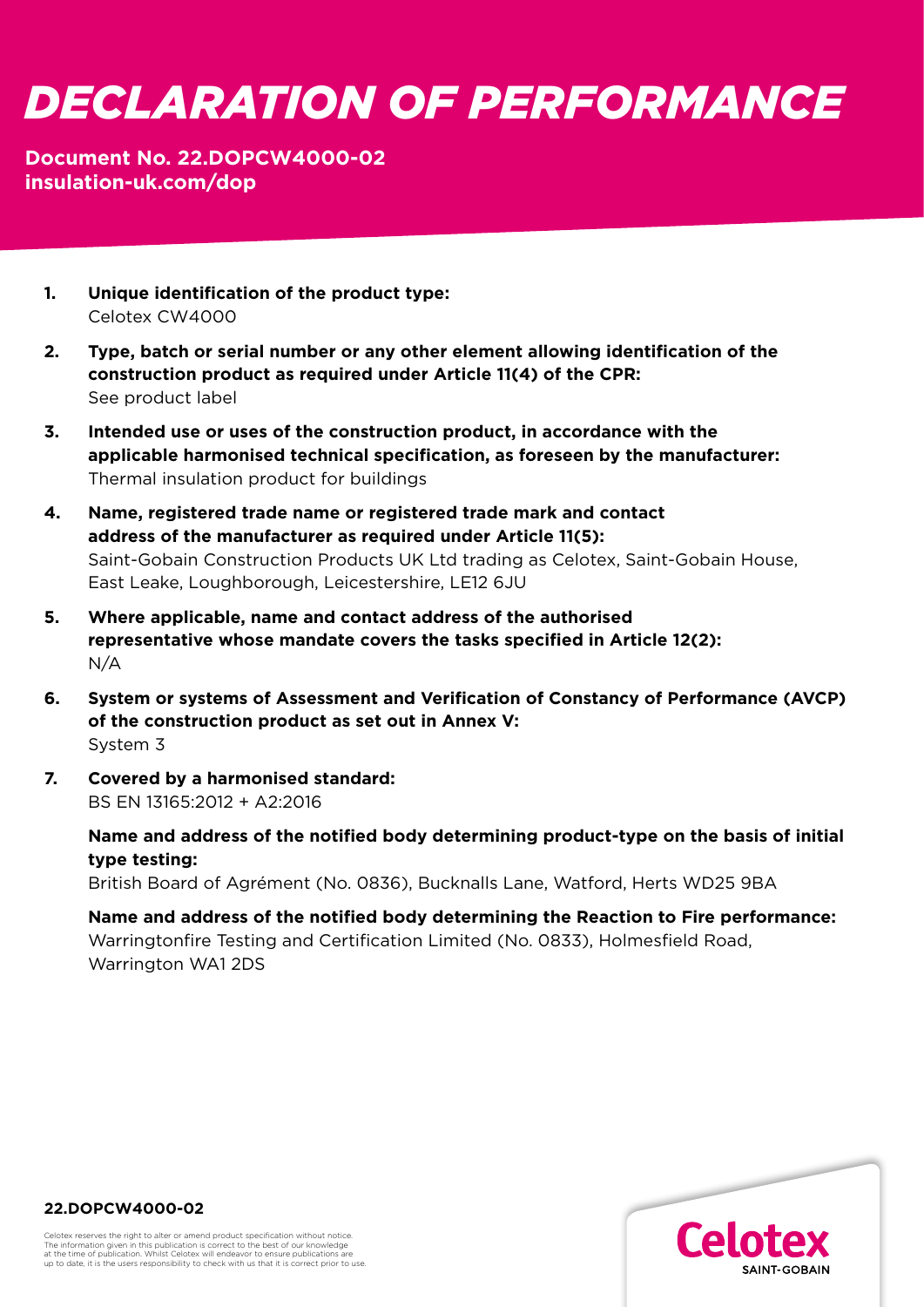## **8. Declared performance:**

#### Harmonised Technical Standard: BS EN 13165:2012 + A2:2016

| <b>Essential characteristics</b>                                                                           | <b>Performance</b>                                                                                  | <b>Unit</b>      | <b>Declared performance</b> |
|------------------------------------------------------------------------------------------------------------|-----------------------------------------------------------------------------------------------------|------------------|-----------------------------|
| <b>Product name</b>                                                                                        |                                                                                                     |                  | Celotex CW4000              |
| <b>Thickness</b>                                                                                           |                                                                                                     | mm               | 25-100                      |
| <b>Thickness tolerance</b>                                                                                 | dN 25-100mm                                                                                         |                  | T <sub>2</sub>              |
| <b>Thermal resistance</b>                                                                                  | Thermal resistance                                                                                  | $m^2$ .K/W       | 1.10                        |
|                                                                                                            | Thermal conductivity                                                                                | W/m.K            | 0.022                       |
| Length and width                                                                                           | $1000mm$                                                                                            | mm               | ± 5                         |
|                                                                                                            | 1000 to 2000mm                                                                                      | mm               | ±7.5                        |
|                                                                                                            | 2001 to 4000mm                                                                                      | mm               | ±10                         |
| <b>Squareness</b>                                                                                          | $S_h$                                                                                               | mm/m             | $\leq 5$                    |
| <b>Flatness</b>                                                                                            | Length $<$ 2.5m<br>$\leq$ 0.75 $m2$<br>> 0.75 m <sup>2</sup>                                        | mm               | $\leq 5$<br>$\leq 10$       |
| <b>Reaction to fire</b>                                                                                    | Reaction to fire                                                                                    | <b>Euroclass</b> | Ε                           |
| <b>Durability of Reaction to fire</b><br>against heat, weathering,<br>ageing/degradation                   | Durability of Reaction to fire<br>of the product as placed<br>on the market                         | <b>Euroclass</b> | Does not change with time   |
| <b>Durability of thermal</b><br>resistance against heat,<br>weathering, ageing/<br>degradation             | Thermal resistance                                                                                  | $m2$ .K/W        | 1.10                        |
|                                                                                                            | Thermal conductivity                                                                                | W/m.K            | 0.022                       |
|                                                                                                            | Durability characteristics                                                                          | $m^2$ .K/W       | 1.10                        |
|                                                                                                            |                                                                                                     | W/m.K            | 0.022                       |
|                                                                                                            | Dimensional stability                                                                               |                  | DS(70,90)3<br>$DS(-20,-)1$  |
|                                                                                                            | Deformation under specified<br>compressive load and<br>temperature conditions                       |                  | <b>NPD</b>                  |
|                                                                                                            | Determination of the aged<br>values of thermal resistance<br>and thermal conductivity               | W/m.K            | 0.022                       |
| <b>Compressive strength</b>                                                                                | Compressive stress or<br>compressive strength                                                       | kPa              | CS(10\Y)120                 |
| Tensile/flexural strength                                                                                  | Tensile strength<br>perpendicular to faces                                                          |                  | <b>NPD</b>                  |
| <b>Durability of compressive</b><br>strength against ageing/<br>degradation                                | Compressive creep                                                                                   |                  | <b>NPD</b>                  |
| <b>Water permeability</b>                                                                                  | Short term water absorption<br>Long term water absorption                                           |                  | <b>NPD</b><br><b>NPD</b>    |
|                                                                                                            | Flatness after one side wetting                                                                     |                  | <b>NPD</b>                  |
| Water vapour permeability                                                                                  | Water vapour transmission                                                                           |                  | <b>NPD</b>                  |
| <b>Acoustic absorption index</b>                                                                           | Sound absorption                                                                                    |                  | <b>NPD</b>                  |
| <b>Release of dangerous</b><br>substances to the<br>indoor environment                                     | Release of dangerous<br>substances                                                                  |                  | NPD(a)                      |
| <b>Reaction to fire of the</b><br>product in standardised<br>assemblies simulating<br>end-use applications | Reaction to fire of the<br>product in standardised<br>assemblies simulating<br>end-use applications |                  | <b>NPD</b>                  |
| <b>Continuous glowing</b><br>combustion                                                                    | Continuous glowing<br>combustion                                                                    |                  | NPD(a)                      |

NPD = No Performance Determined

(a) No harmonised standard test method available



#### **22.DOPCW4000-02**